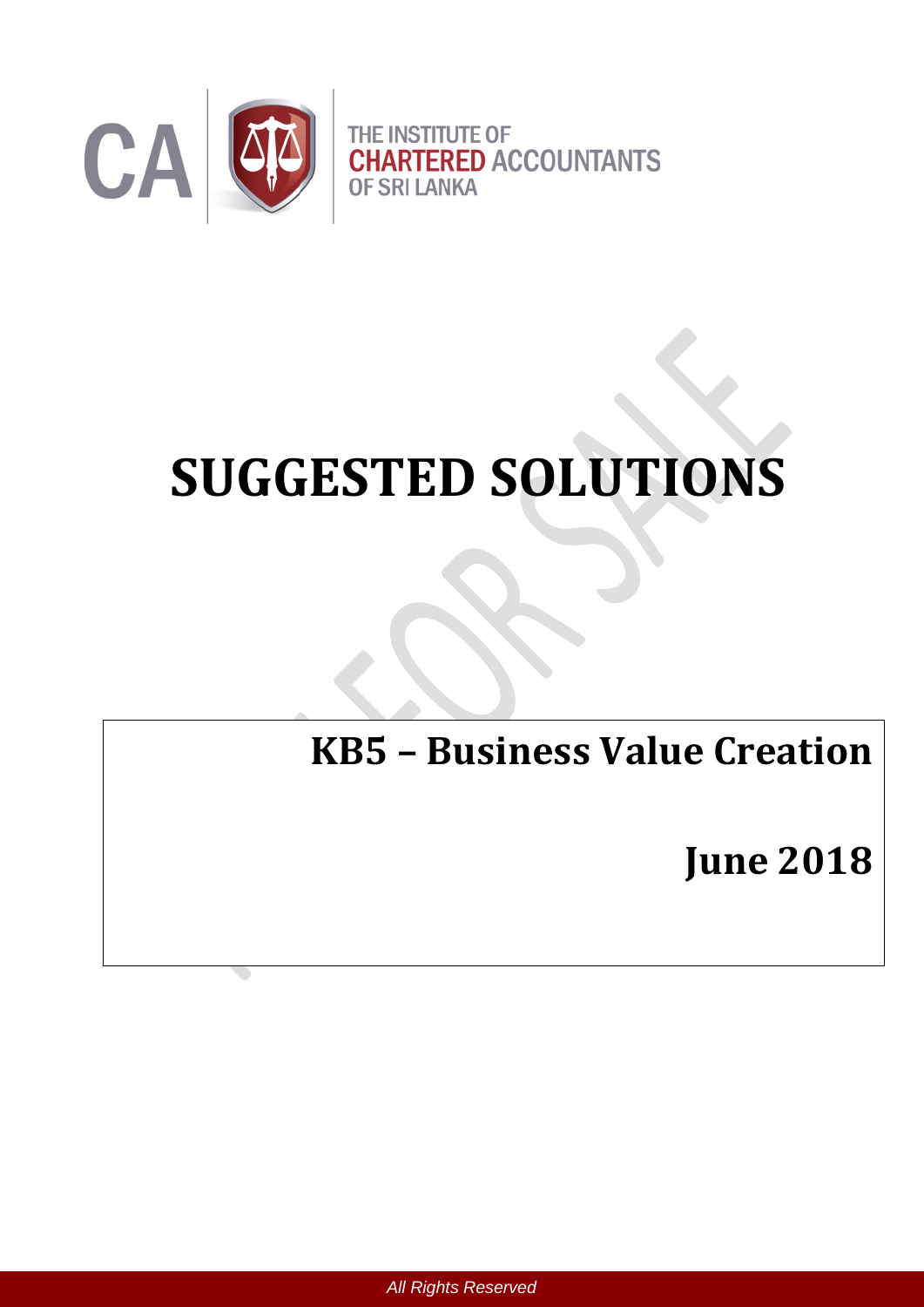# **SECTION 1**

#### **Answer 01**

(a)

Relevant Learning Outcome/s: 1.2 Value creation process Study text reference : Page 7-8

Primary activities are activities directly involved in the manufacture of goods or provision of services to customers, sales and marketing, delivery of goods to customers, after-sales services and support.

- **Inbound Logistics** Receiving materials (fruits and vegetables) from suppliers, handling and storing them, and distributing them to production departments; in this case kitchen (inventory control). Keeping the freshness of these highly perishable ingredients is of utmost importance in this case. Also, the amount of inventory would be comparatively lower due to the perishable nature of products. The Green can add value to its customers by providing food of superior quality for which receiving fruits and vegetables of superior quality and in good condition matters to a great extent.
- **Operations** Manufacturing operations cover the conversion of raw materials into the final product, inspection and testing of the finished goods. This is where cooking and preparation process will occur. The freshness, taste as well as presentation of food should reflect the highest standards with attention to quality.
- **Outbound Logistics** covers storing of the finished products and distributing them to customers. Since the restaurant is not supplying 'take away' foods, this function would be limited to delivering the cooked or prepared meals to the customers who are dining at the restaurant which is also integrated to the service element.
- **Marketing and Sales** refers to informing customers about the products and persuading them to buy (through advertising, sales promotions, direct selling, attractive pricing, and so on). The Green is already using a farm-to-table promotional theme and they need to communicate their new menus and food options to their customers through advertising as well as through personal selling by their front-line employees. The menu cards as well as price lists can be used as promotional items and the restaurant should pay attention to interior decoration and ambience of the restaurant.
- **Service** refers to service to customers after delivery of goods. Improve the quality of the service, so that customers enjoy their meals and are more likely to return to the restaurant in future as well. The Green selects the best employees in order to maintain excellent customer service in their restaurants.
- (b) **Recognise** the importance of 'procurement' as a support activity in adding value to the primary activities of the restaurant's value chain. (04 Marks)

Procurement is concerned with acquiring (procuring/purchasing) all of the goods (including materials) and services that is vital to an organization from their selected suppliers. Procurement provides support to primary activities by arranging materials and services which are necessary for primary operations.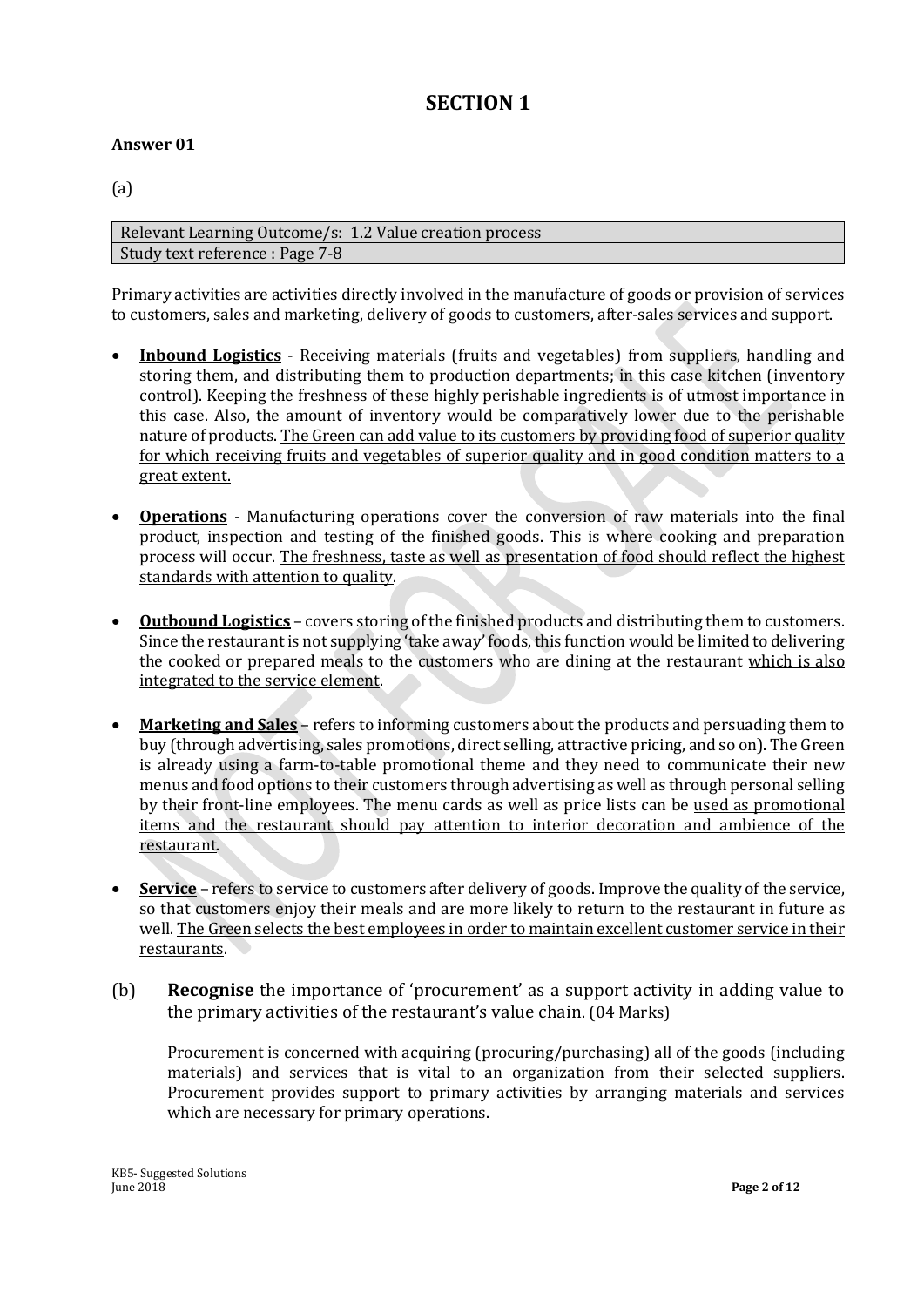- In the above case study 'The Green' is a restaurant which is famous for using fresh produce. Further, their promotional theme revolves around a 'farm-to-table' concept which explicitly communicates about fresh ingredients used in the restaurant. This makes it highly viable to obtain the materials, in this case mainly vegetables and fruits, as and when they are required.
- Also vegetables and fruits are highly perishable which again conveys that the products should reach the restaurant when they are yet fresh, in time for meal preparation. Further, large stocks for future use cannot be kept for a long time. In addition, careful transportation is crucial to keep the produce in good condition. This highlights the contribution of Procurement to 'The Green' in terms of getting the materials in the desired quantity and quality specification.
- In order to earn a profit at the restaurants, sourcing quality products at the lowest price is key. Procurement should also support the primary activities through obtaining the materials at an economical price.

#### **(Total: 10 marks)**

#### **Answer 02**

Relevant Learning Outcome/s: 2.4 Supply chain information systems Study text reference: Page 54

(a)

- The Internet can be used by Shine Apparels to locate suppliers for products, and to place orders on-line which can increase their efficiency. The on-line purchasing facility can add value to Shine Apparels by helping them locate items that are needed and obtain the best price from the suppliers who are carrying identical items. This would lead to cost minimization.
- Intranet would facilitate purchasing from external suppliers by connecting company employees to the Internet. Also through intranet, employees of Shine Apparels can place orders internally–e.g. production department can place electronic orders to the purchasing/procurement department.
- External suppliers can link Shine Apparels intranet via internet which would allow them to monitor the production schedules of the company and thereby anticipate future orders.

Relevant Learning Outcome/s: 2.4 Supply chain information systems Study text reference: Page 56-58

(b) **Analyze** four (04) key benefits of e-procurement for Shine Apparels in facing future challenges of the organization through the supply chain information system. (06 Marks)

E-procurement uses the internet and other information and networking systems (including EDI) to purchase supplies and services for the organization.

The key benefits of e-procurement for Shine Apparels are as follows:

 Cost Reduction - Shine Apparels would be able to achieve process efficiencies throughout the organization leading to a reduction of the actual cost of goods and services and purchasing overheads.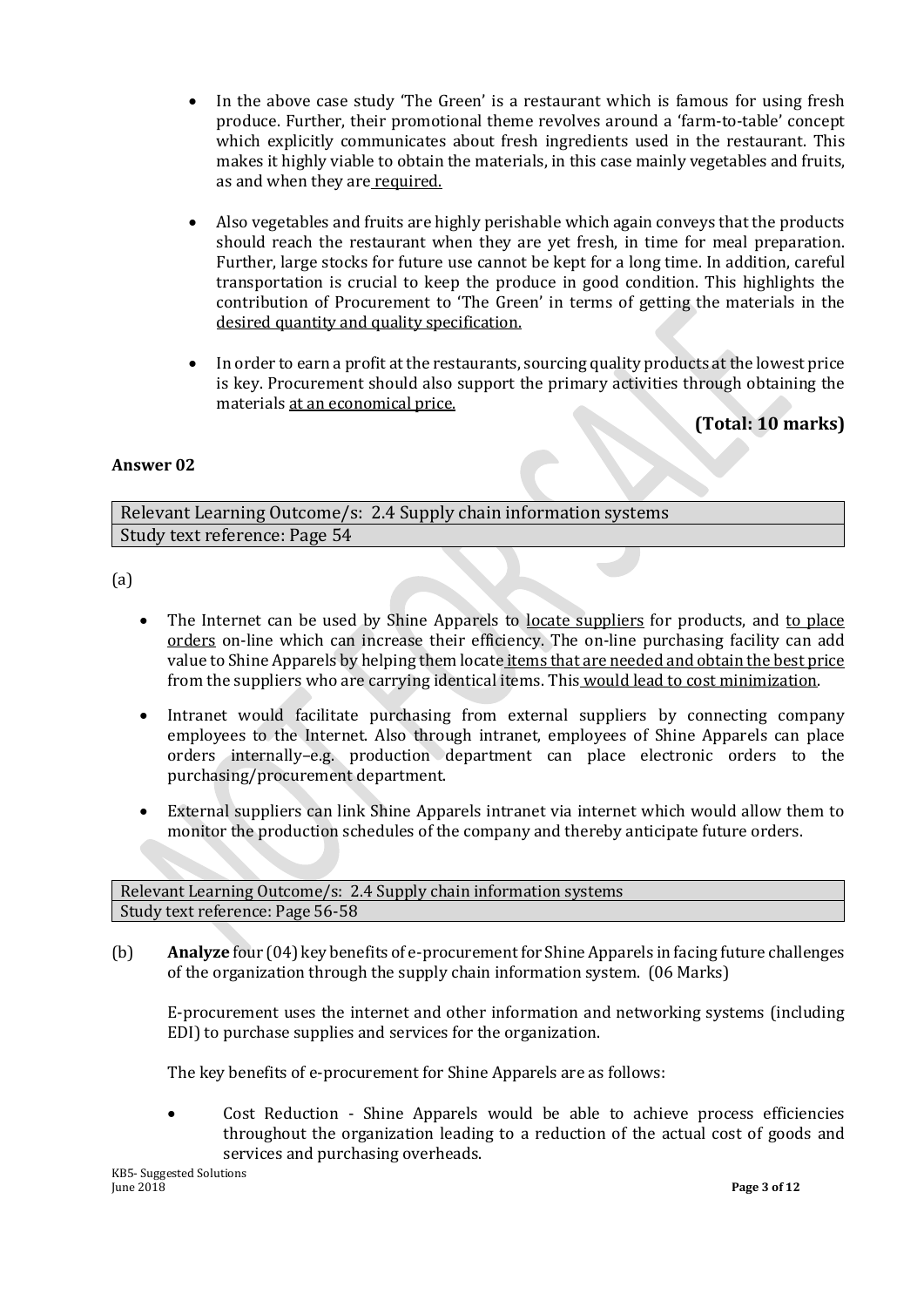- Reduced Inventory Levels E-procurement would make the material orders cheaper to place and process, leading to frequent orders being placed. This enables Shine Apparels to hold lower levels of inventory.
- Control With e-procurement the inventory can be controlled more effectively. It would also enable the company to maintain greater financial transparency and accountability over the procurement process which would lead to greater control.
- Wider Choice of Suppliers E-sourcing would enable the company to use the electronic method to find and contact new suppliers who provide quality supplies at lower cost from all over the world.
- Quick Ordering E-purchasing would allow the company to select standard items from e-catalogues and automatically place e-purchase orders to various suppliers.
- Intangible benefits would be achieved through greater financial transparency and accountability and also through employees being able to concentrate on their primary functions without delays in the procurement process.

# **(Total: 10 marks)**

#### **Answer 03**

Relevant Learning Outcome/s: 3.2 Product design and process selection (new product development), Lean manufacturing

Study pack reference: Page 78

(a)

- **'**Eksath Holdings' is using Batch Production Method in their production department. The case specifies that "when an order comes from a local/foreign client, each division gets together to produce identical items in order to meet the specified quantity" which highlights that it is a Batch Production Method.
- The Batch Production Method produces a quantity or a batch of items, where every item in the batch is identical.
- (b) **Discuss** the stages in the new product development process that the company will be following when introducing the new products to the local market.

Relevant Learning Outcome/s: 3.2 Product design and process selection (new product development), Lean manufacturing

Study pack reference: Page 75-77

- Idea Generation At the moment the R&D team has come up with the idea of introducing the products related to Interior Decorations. Under this category, the ideas on which products to be developed can come from different parts of the organization, including marketing and sales.
- Idea Screening The viability of the idea will be screened at this level where the target market and customers, potential size and growth potential of the market, feasibility of manufacturing, profit potential, the existing market and its size and the current trends would be analyzed.
- Concept Development and Testing The product concept would be developed and would be tested with a small group of prospective customers to explore their reactions. Here, the product value to customer, cost, etc. would be calculated.
- Business Analysis A financial analysis would be carried out to determine the potential returns. The pricing methods will be determined and the sales volume, revenue, profitability and break-even would be estimated.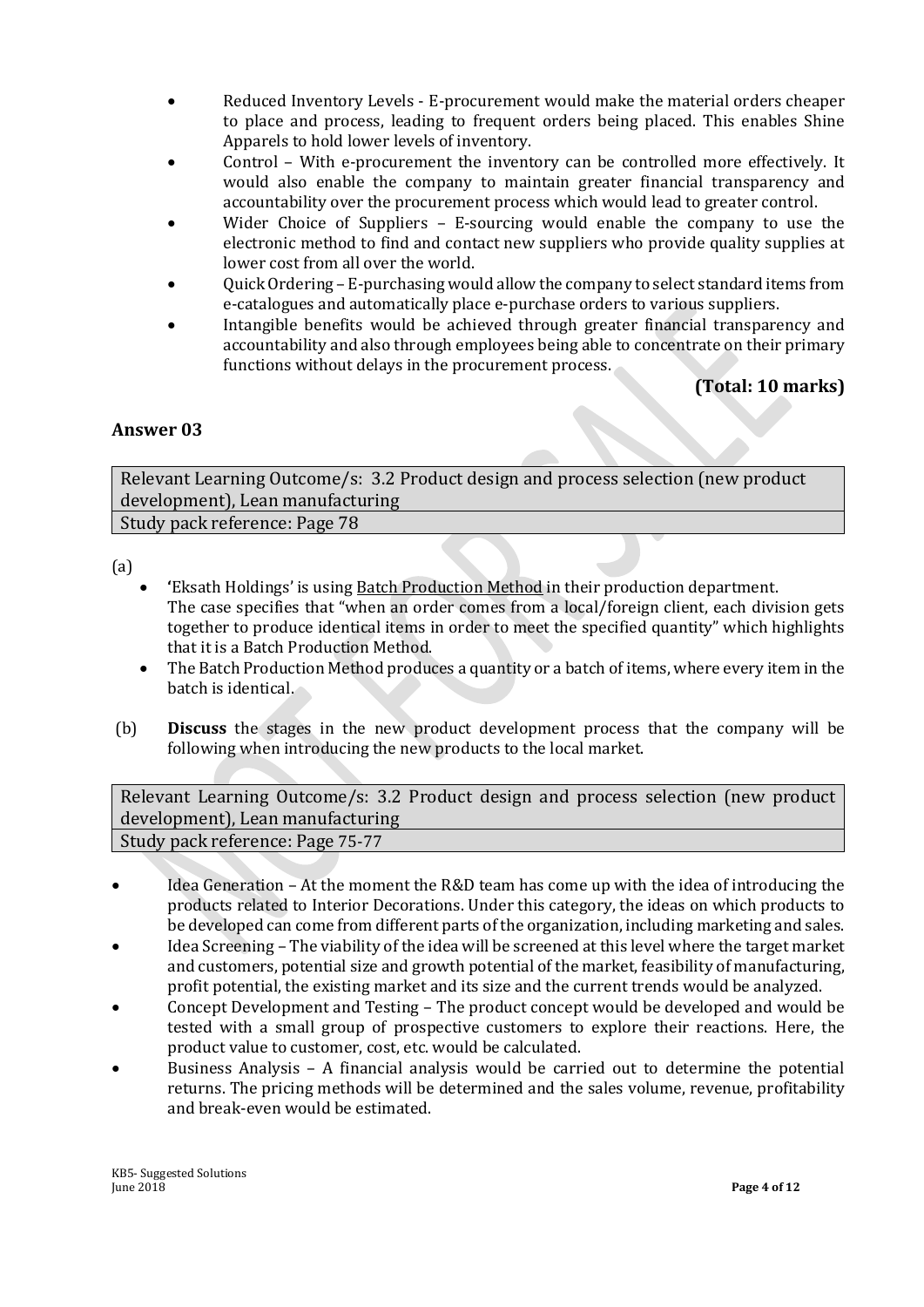- Beta Testing and Market Testing Early models of interior décor products would be tested with a test group of customers to gather feedback (Beta Testing) which would then lead into selling the real product in a selected test market (Market Testing).
- Technical Implementation production and logistical arrangements for distributing the Interior décor products locally would be planned and established.
- Market Launch Based on the plans a market launch would be carried out with marketing campaigns.
- Post-Launch Review A review of the products including the selling price would be carried out and necessary adjustments are made.

### **(Total: 10 marks)**

#### **Answer 04**

Relevant Learning Outcome/s: 4.3 Managing products and brands Study text reference: Page 132 – 133

- (a) In order to protect the already established brand i.e. Perline, the following factors are vital.
	- 1. The company should make sure that all new products added to the branded product line meet the same quality standards as the existing branded products. In this case, adding a lower quality product line under the same brand name can deteriorate the Perline brand.
	- 2. Perline brand should be further promoted to maintain its image for quality in the minds of potential customers.
	- 3. If another company tries to imitate the Perline brand (me too products), and introduce low quality products, the company should take legal actions to protect the brand.
- (b)

Relevant Learning Outcome/s: 4.3 Managing products and brands Study text reference: Page 133 – 134

The followings can be taken as requirements for successful brand positioning;

- **Relevance** The new brand which would be introduced by K&S Holdings should be positioned in a way that it both meets the lower-end target consumers' needs and is positioned in a way that is meaningful to customers.
- **Clarity** 'Meaning' of the brand should be distinct and should be able to easily communicate to all the potential customers. It should also be easily to understandable for consumers.
- **Coherence** The same image of the new brand should be promoted consistently through the marketing mix – since it's a medium quality product targeted to the lowerend, it should be priced accordingly and be distributed extensively.
- **Patience** The understanding that it can take time to establish this brand within the given target market.

**(Total: 10 marks)**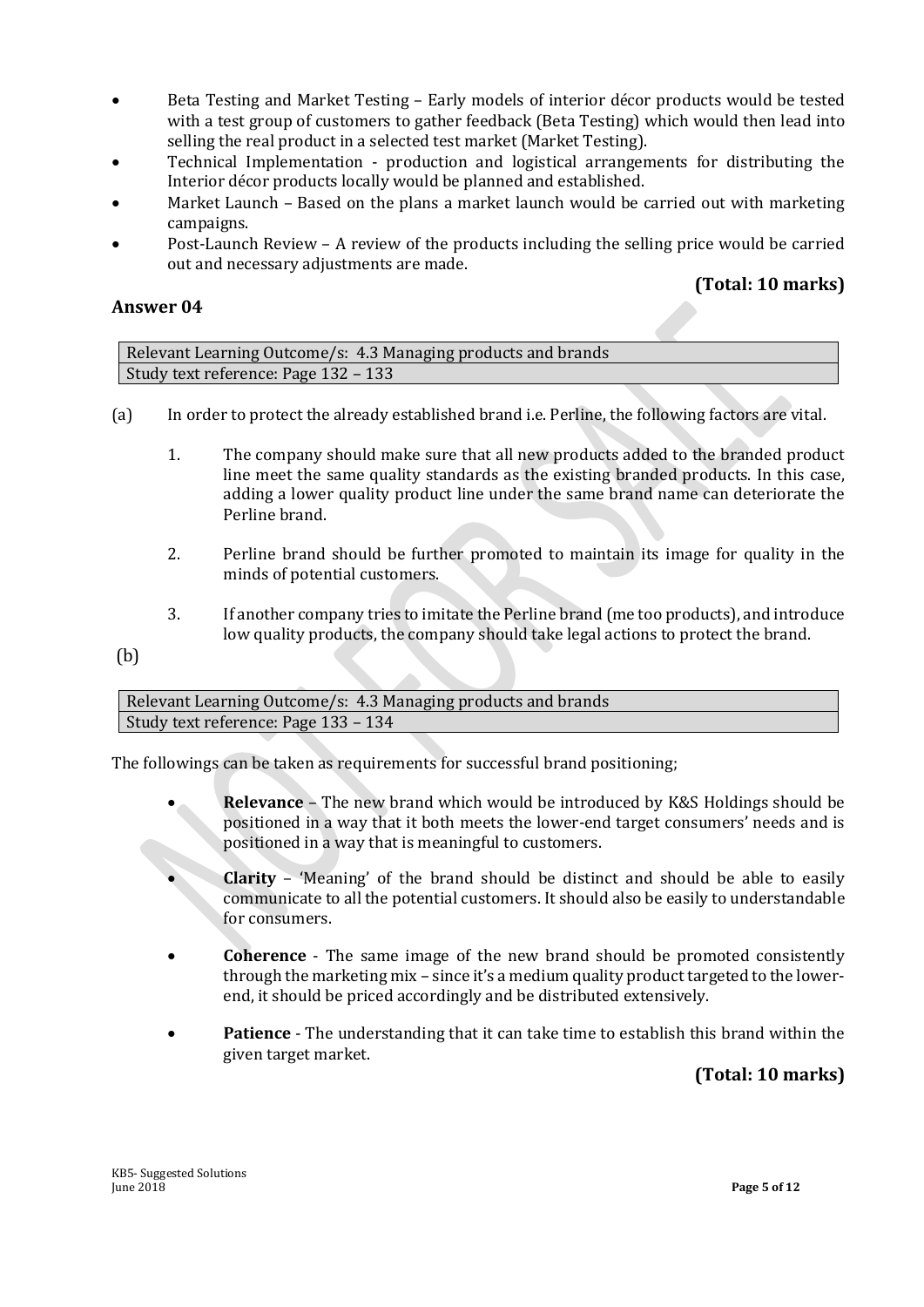#### **Answer 05**

| Relevant Learning Outcome/s: 6.3 E-business |  |
|---------------------------------------------|--|
| Study pack reference: Page 284              |  |

(a)

- Here, Alpha Stationery (Private) Limited is planning to use its website to set up an online stationary purchasing option for its customers which would qualify them to use a **Merchant Model.**
- In the Merchant Model, companies use internet to sell their goods, customers order the item/s online and pay online as well. This is the best B2C model for e-commerce that the company can use since they have to distribute the physical products to the buyer's location.

(b)

Relevant Learning Outcome/s: 6.3 E-business Study pack reference: Page 285-286

There are several issues Alpha Stationery (Private) Limited should consider before starting their ecommerce operations.

- Value Proposition "How will the e-commerce arrangement of the company provide value to customers? Alpha can use e-commerce to speed up its operations?" These are some of the questions to be answered. Consumers are not required to visit physical outlets to buy products and they can easily order the products online.
- Revenue How will the business generate revenue for the company? The methodology of generating revenue through the business - Alpha has their own outlets in selected urban cities. From this online business they can reach to out to rural areas and tap the untapped markets as well.
- Market Opportunity The company should consider, the Market, its segmentation, potential size and existing commercial opportunities. They can expand the business to selling books and all other school items easily with their online business, where they do not need extra spaces or physical locations. This will help them to reduce the prices of the products, and this in turn will reduce most of the administrative expenses of the company.
- Competitive Environment How many competitors are currently operating with similar business models? Alpha needs to consider its rivals which provide the same items. Since most of the products are homogeneous, pricing should be done carefully. If not demand can be reduced.
- Competitive Advantage What can Alpha Stationery (Private) Limited offer to its customers that competitors cannot? Here according to the given scenario Alpha should try to reduce the price to gain a competitive advantage.
- Market Strategy How does the company intend on entering the market and attracting customers?
- Organization of Operations What are the changes necessary for operational procedures and how would the work be organized within the firm to deliver the books and stationaries on time to customers?
- Management Team refers to who will be responsible for managing the operations?

# **(Total: 10 marks)**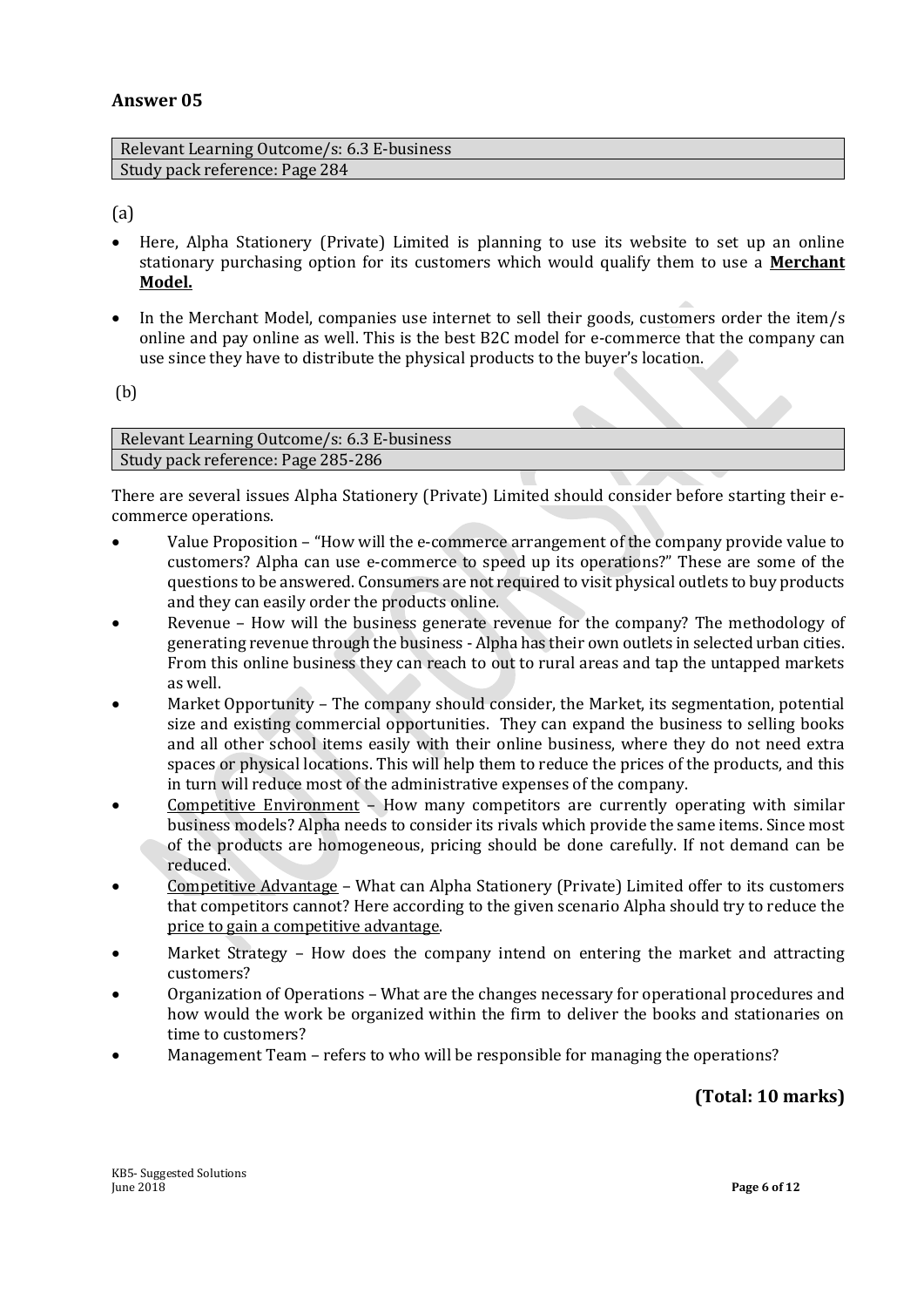# **SECTION 2**

#### **Answer 06**

Relevant Learning Outcome/s 5.2/5.5/5.3/5.6 Study pack reference : Page 184/185**/** 191/198/186/238

#### (a)

- A forecast requirement for workforce should be carried out at the organisation. This should be carefully looked at for the number of employees required in each year for few years (e.g.-05 years). The Forecast should allow for expected changes in the business, considering the different project they plan for the future.
- Forecast should estimate the employees for different categories (i.e. mainly for software developers, project managers, consultants etc.) This would enable the firm to obtain a clear picture of the gap and the difference between different categories of employees.
- Forecast should keep room for retirements and resignations methodology succession plan, while giving special attention to promotions as the company policy is to retain the employees for a long time (return). Promotions as well as transfers, would help to fill the gaps identified in the previous stage.
- The difference between numbers required and numbers available should be identified as the recruitment gap. If it cannot be filled through promotions, i.e. internal recruitment and external recruitments should be carried out.
- Proper re-training programs for employees after evaluation of the effectiveness of the initial training.
- HR plan of the company should be reviewed regularly and updated.

(b)

- **Scope**  an interview is too brief to get to know candidates in the kind of depth required to make an accurate prediction/understanding of their work performance.
- **Artificial situation** candidates may be on their best behaviour and not show their true personality. Alternatively, they may be so nervous that they do not do themselves justice.
- **The Halo effect** there may be a tendency for the interviewers to make an initial general judgment about a person based on a single obvious attribute, such as being neatly dressed or well-spoken.
- **Contagious bias** the interviewer may change the behaviour of the applicant by unintended suggestion. The applicant might be led by the wording of questions, or non-verbal cues from the interviewer, to change what they are doing or saying in response.
- **Incorrect assessment** qualitative factors such as motivation, honesty or integrity are very difficult to define and assess objectively in an interview.
- **Inexperienced interviewers** if interviewers lack experience in selection interviews, they may fail to reach a good decision about which applicant to select.
- (c) **Recruitment agencies** external recruitment agencies may specialize in finding applicants for particular types of jobs. **Internet** – many organizations advertise their job vacancies online, sometimes on their own websites. **Academic & Professional Institutes** - these institutes may advertise and recruit persons on the requests made by different companies.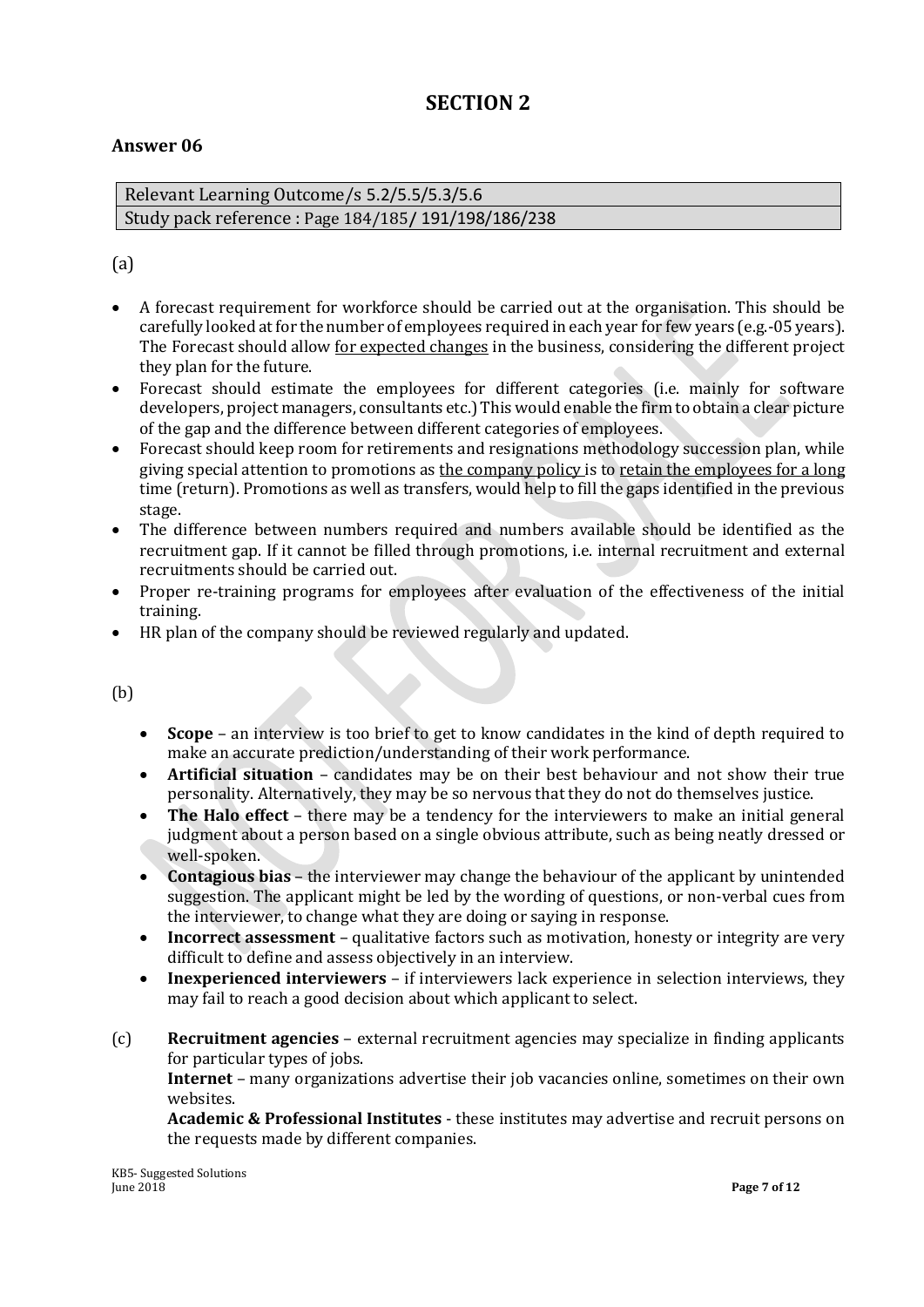(d)

- **Sourcing talents** HR plan should include activities to recruit and select talented software engineers by properly designing their job description and person specification. Involvement of competent persons in the short listing of job applications and interview panels need to be decided accordingly due to the issues faced by Ms. Celebro.
- **Alignment and engagement** cerebro should then educate the new recruits about the objectives of the organization and the job role, so that they understand what is expected from them. It also includes the process of accepting new recruits into the organization and making them feel welcome and valued.
- **Learning and development** talented individuals should be given suitable training and helped to develop areas that need improvement.
- **Retain** talent should be retained by means of reward, promotion or other forms recognition.
- (e) A function of knowledge management is to identify and capture knowledge for the organisation to use and to share this knowledge. While managing this explicit knowledge, the following steps are important.
	- **Discover or identify the knowledge** the management should first identify what knowledge is there in order to use and record it.
	- **Capture the knowledge** They have to make the knowledge explicit by recording it they can record the best practices which are unique to the organization.
	- **Share the knowledge** Make the knowledge available to people who can use it. Since the company is planning on conducting a training at this juncture, it can be used as a knowledge sharing platform.
	- **Distribute the knowledge** To make the knowledge available, IT systems can be used to distribute it – for example they can record the best practices for the use of employees and distribute it to the personnel who need it through IT systems as training material.
	- **Use the knowledge** An organization should encourage its managers (and others) to use the explicit knowledge when developing software.
	- **Maintain the knowledge** Accumulating explicit knowledge is a continual process. Knowledge must be kept up-to-date. If it becomes out-of-date, it ceases to be reliable.

#### **(Total: 25 marks)**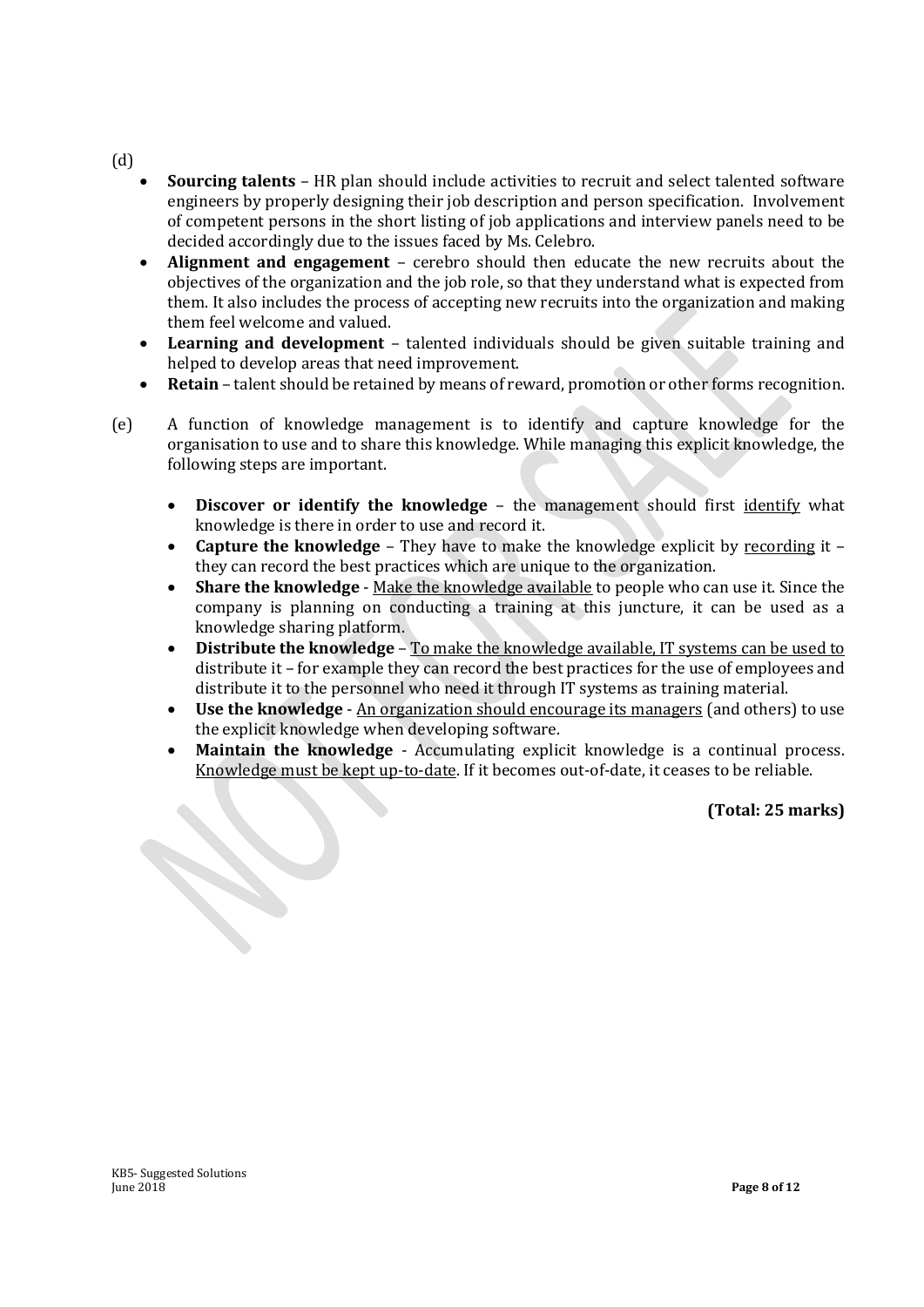#### **Answer 07**

Relevant Learning Outcome/s: 7.4 Formulation of business level strategy Study pack reference: Page 338 - 341

- (a) There are three generic strategies introduced by Porter: Cost Leadership, Differentiation and Focus. The company should select one of these strategies as a way of competing in its markets.
	- Cost leadership strategy seeks to achieve the position of lowest-cost producer in the industry as a whole.
	- Differentiation strategy mainly focuses on differentiating the product and making it more attractive to the market than the rivals products. The industry as a whole believes the product to be unique.
	- Focus strategy is a generic strategy that focuses on being cost leader or achieving product differentiation in a particular targeted segment or niche of the market.

According to the given case, Silicon is focused on the creation of factors that make a product different, in this case high quality and so more attractive than rival products.

The company is aiming to produce a unique product than the industry rivals by negotiating with a leading international cosmetic producer and the research and development team of the company. Further, they have persuaded customers in the market to buy the company's products because of its distinctive characteristics which add value to customers.

They will charge higher price for its products than competitors charge for theirs which can be applied in this case as the company is going to introduce high quality products than the existing products in the market. This can allow the company to earn higher margins than its rivals.

Due to this the best Generic Strategy to be applied in this scenario would be Differentiation Strategy specially to move away from the existing competitors.

Silicon (Pvt) Ltd under cost leadership may not attempt to produce quality products and under Niche strategy it focuses on small market. However, the case illustrates that the company is going to first enter into the high end market and eventually move into the low end market and they are concentrating on introducing quality products at both markets.

| Relevant Learning Outcome/s: 7.6   |
|------------------------------------|
| Study pack reference: Page 362-364 |

(b) Using SAF Assessment, **evaluate** the 'Feasibility' factors that the company should consider before implementing the crafted strategies.

The potential success of the proposed strategies can be assessed according to three factors: their suitability, acceptability and feasibility. For a strategy be feasible it must be practical and capable of implementation.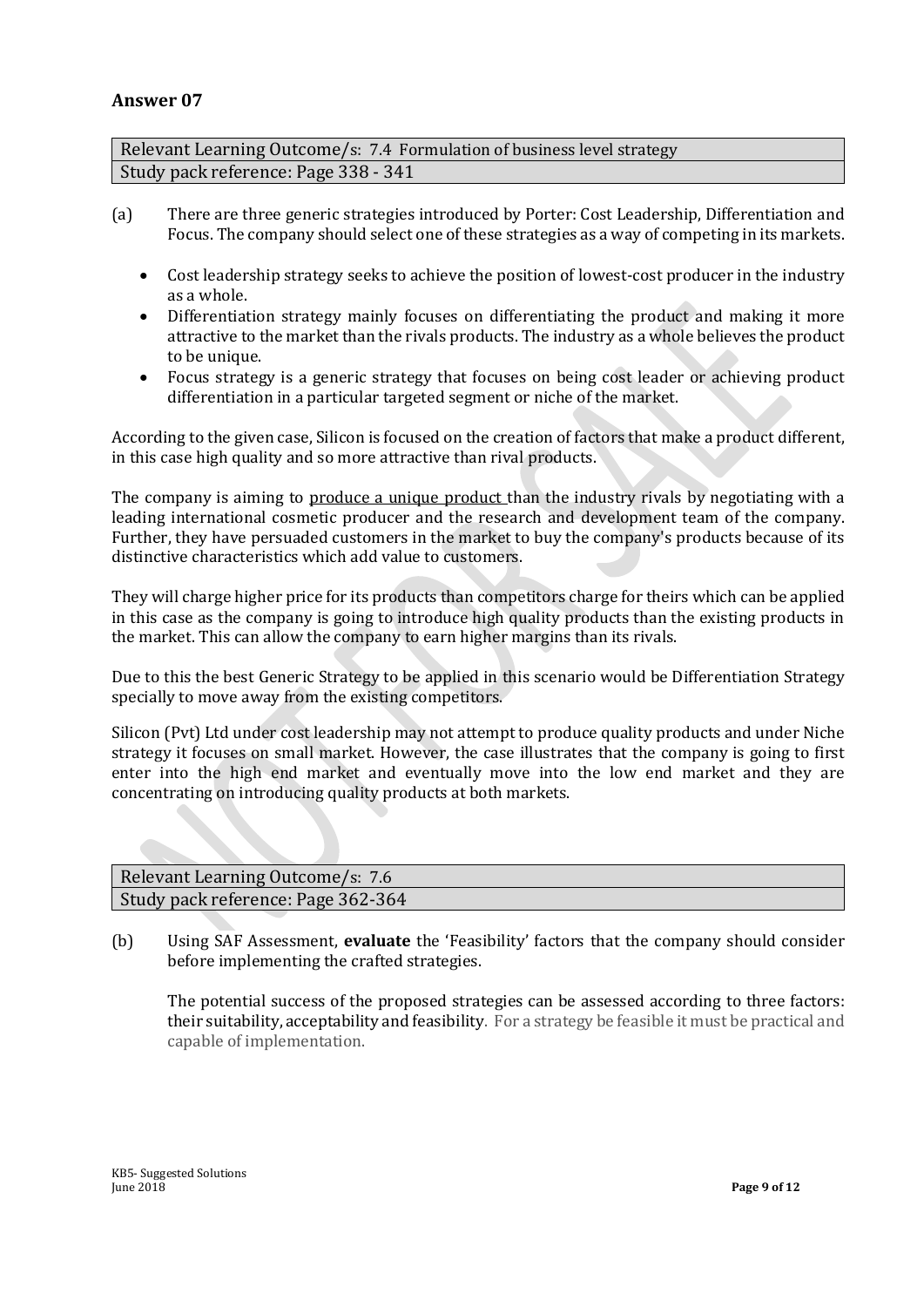#### **Feasibility - Factors to Consider;**

- Money Does the organization have the cash/finance to pay for the strategy? As a leading consumer goods manufacturer and distributor, the company does have financial backing for the required investment but still needs to be analyze it.
- Resources Does the organization have the resources to implement the strategy: technology, equipment, skilled staff, materials and so on? - As a leading consumer goods manufacturer and distributor, the company does have the resource platform and has already tied up with an international cosmetic producer to manufacture the products. This shows the resources capability.
- Ability Does the organization have the ability skills, experience, and competence to implement the strategy successfully? - Company being a leading firm in Sri Lanka as a consumer goods manufacturer and distributor, the ability to enter the cosmetic market should be evaluated. Also the probable distribution network to reach the customers should be carefully checked.
- Competitor Response Will the organization be able to deal with any response to the strategy by major competitors? – The competitors will retaliate to the new market entrance of the leading consumer goods manufacturer and distributor. The company should carefully evaluate the feasibility of facing this competition.
- Time Will there be enough time to implement the strategy? The time factor on meeting the objectives and goals should be carefully evaluated. And accordingly, the strategies should be implemented at the correct time to reach the objectives.

Relevant Learning Outcome/s: 4.4 Formulation of business level strategy Study pack reference: Page 135-136

(c) **Analyze** the best demand based pricing strategy the SBU should consider when deciding the pricing for the new products to be introduced to the up-market.

Demand-based pricing strategies recognise the relationship between price and demand, and the selected price is one that seeks to achieve an optimum balance between them – possibly a profit-maximising price. Since, it's a new product in the market, there are two pricing strategies to be considered. i.e.: A market skimming strategy and a market penetration strategy.

- **A market penetration strategy** this is to set the price of the new product low, so that a large number of customers will buy it, thereby it will create a large market for the new product quickly.
- **A market skimming strategy** the strategy is to charge a very high price for a new product.

According to the given scenario, **the price skimming strategy** is the best strategy to use in with the products targeted to the up-market since they are following the differentiation strategy and is introducing a high quality product. Also, since the company has identified this market as a blue ocean, we have to assume that the number of competitors in the market is nil/low.

This strategy is to charge a very high price for a new product. Only a few customers may buy it, but until competitors introduce rival products to the new market, customers have to pay the high price. Although sales volumes will be low, unit profit margins should be high.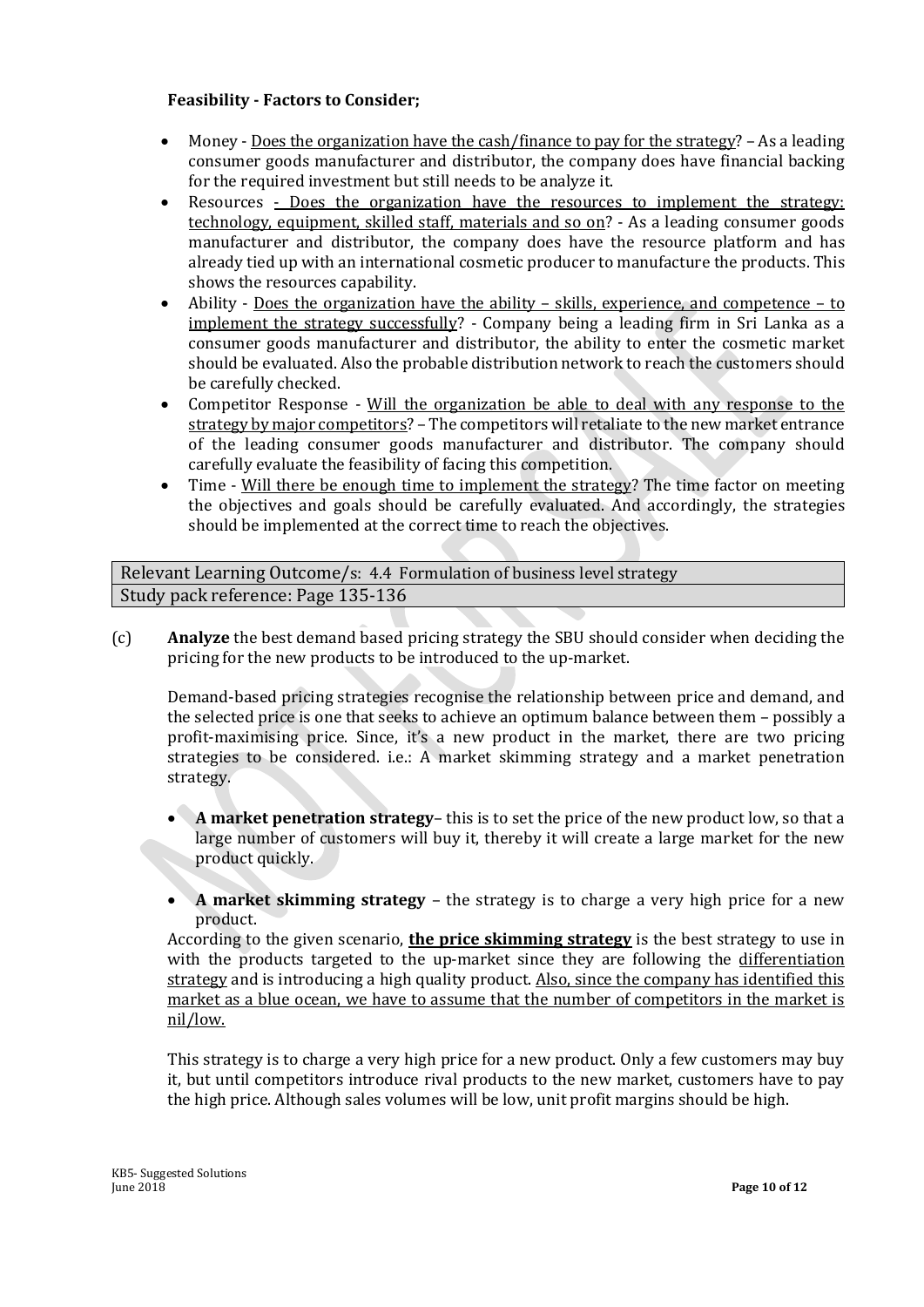The **market penetration pricing strategy** will not be suitable to enter into this market. Setting the price of the new product low, to attract a large number of customers will not suitable for the up-market with the product investments and it could affect the quality perception

Relevant Learning Outcome/s: 4.5 Formulation of business level strategy Study pack reference: Page 140

(d) **Recommend** suitable distribution strategies that SBU can use to distribute the product to the end consumers.

In this case, we have two target customer groups where two product ranges will be introduced.

- 1. Up-end market Can use either **Selective distribution or Exclusive distribution.**
	- **Selective Distribution** The manufacturer uses a limited number of intermediaries to distribute the cosmetic range and selling them to the high-end customers.
	- **Exclusive Distribution Strategy** Here, the manufacturer gives exclusive distribution and selling rights of the new cosmetic range to one selected organization, within a specified geographical area. No one else in the area is allowed to sell the manufacturer's goods. Exclusive distribution is intended to enhance the perceived quality and status of the goods that are being sold.
- 2. Lower-end market Can use **Extensive (Intensive) distribution**
	- As the product is targeted to the lower-end market, the manufacturer can sell its goods through as many retailers as possible, in order to obtain 'saturation coverage' of the market. Under this method of distribution, it is necessary to use a large number of wholesalers and retailers; otherwise the costs of distribution may become excessive.

**(Total: 25 marks)**